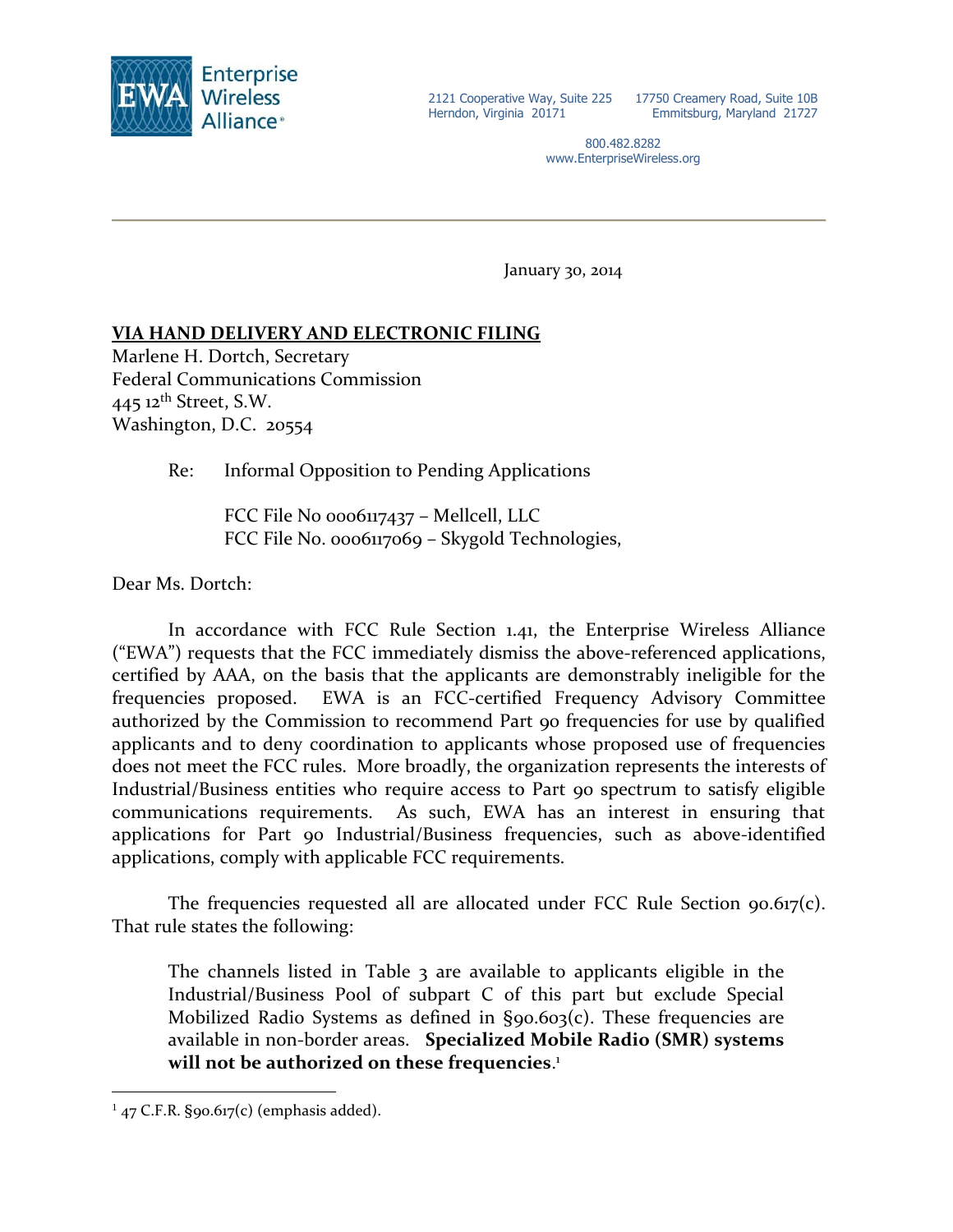Although these applications specify a YU, trunked Business Radio Service code, their responses to Question 41 on the Form 601 and to Question 2 on Schedule H make it clear that they intend to provide a commercial service, a service labeled SMR in the 900 MHz band. The applicants identify their regulatory status in Question 41 as "noncommon carrier," rather than "private, internal communications," which would be correct for Industrial/Business eligible entities. This status is confirmed in their eligibility statements on Schedule H, in which they assert that the spectrum will be used to "provide wireless services to Part 90 eligibles," the very definition of an SMR, rather than to meet private internal communications requirements.

Finally, according to EWA's verification process, the application for file number 0006117437 fails the short space analysis against Modesto Irrigation (WNPA341) and does not include a waiver request or letter of consent from Modesto Irrigation, to support AAA's certification.

For these reasons, EWA requests that the FCC dismiss these applications as ineligible for the requested frequencies<sup>2</sup>.

Respectfully submitted,

 $\mathcal{F}_{\mathcal{A}}$  and  $\mathcal{F}_{\mathcal{A}}$  and  $\mathcal{F}_{\mathcal{A}}$ 

President/CEO

MEC:

 $\overline{a}$ 

cc: Spectrum Networks Mellcell, Inc. Skygold Technologies, LLC Modesto Irrigation Richard Lorenz, AAA Scot Stone, FCC

<sup>&</sup>lt;sup>2</sup> The FCC may also wish to investigate party of interest issues as the control point locations for these applications are identical.